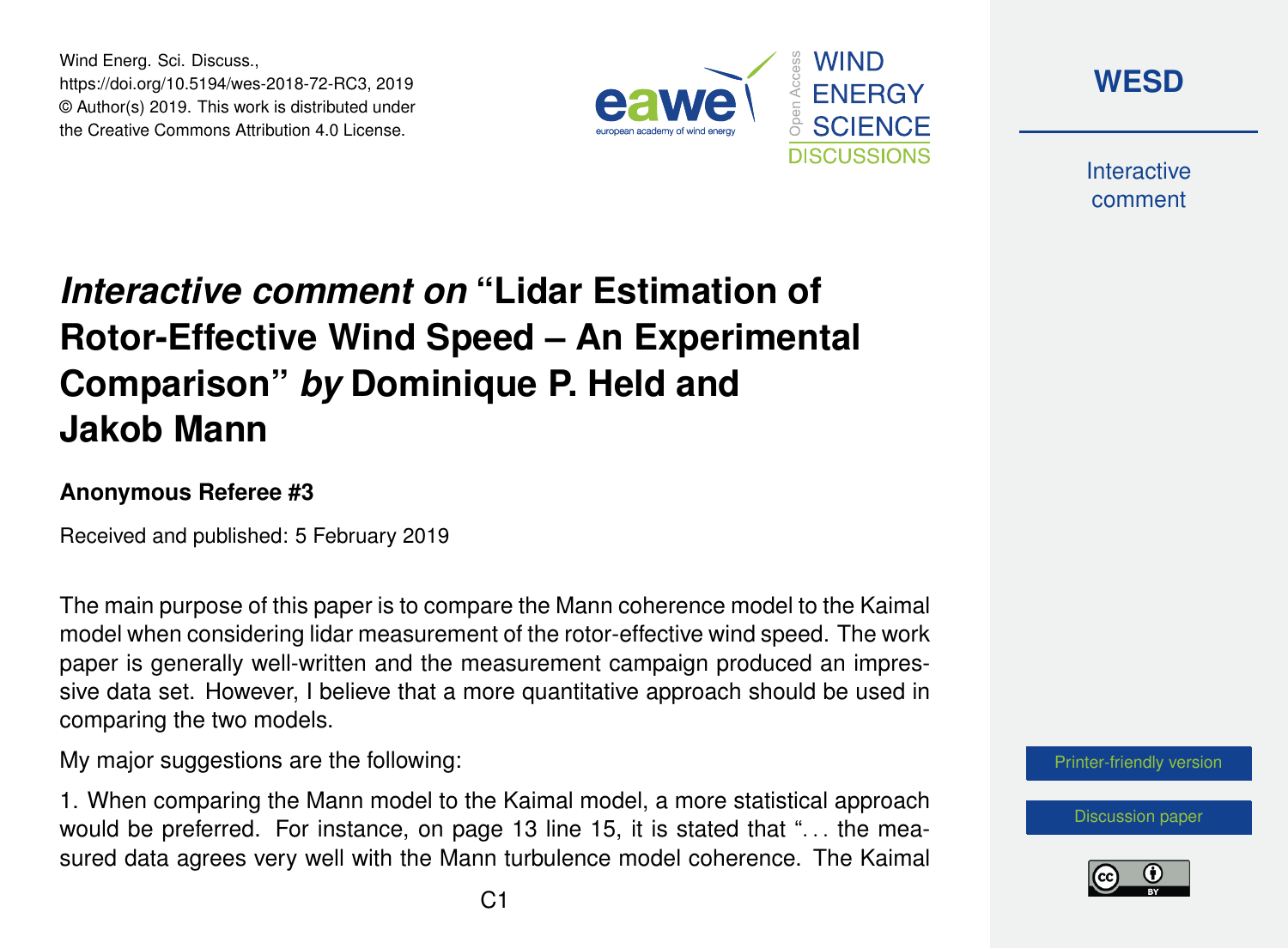model on the other hand seems to give a slight underestimation of coherence". Can you quantify this agreement/underestimation numerically? Perhaps as a function of frequency?

2. Could you provide concisely the benefits of the Mann model over the Kaimal model, and potential drawbacks of the Mann model if applicable? Computation time is mentioned on page 2, lines 13-14, but not elaborated on; and Mann model fitting is mentioned in Appendix C, but it is unclear to me how much more complex the Mann model (3D) is than the Kaimal model (1D) (page 15, line 9).

3. In the conclusion, it is stated that blade passage effects were not included. In the experimental data, how was the effect of blade passage removed?

I also consider the following points to be important:

a. A fuller description of lidar operation would be preferred, for readers who are not highly familiar with lidar operation. There are terms used that may not be very meaningful to readers, such as Rayleigh length, Doppler spectrum, probe volume, focus distance, and perhaps even wave number.

b. Is (3) an alternative definition of the spectral tensor? The definition from Mann (1994) does not appear in the manuscript.

c. I don't understand the  $i,j$  indices in (16). Further, the meaning of " $\dots$  summation of repeated indices is implied" (page 6, line 14) is unclear to me. It appears also that in (18) and (19), the i,j indices are replaced with k,l. Could you be explicit about what each of these indices represent (especially since k has been assigned to the wavenumber previously)?

d. Labeling on plots needs some improvement. Font sizes are small and labels are unclear. For instance, Figure 6 has "WSP" on the x-axis, but this is not defined.

e. There is inconsistent notation, particularly with Greek lettering.  $\beta$  is used for both pitch angle and azimuth angle, e.g., page 5, line 20 and table 1.  $\beta$  and  $\theta$  are both **[WESD](https://www.wind-energ-sci-discuss.net/)**

**Interactive** comment

[Printer-friendly version](https://www.wind-energ-sci-discuss.net/wes-2018-72/wes-2018-72-RC3-print.pdf)

[Discussion paper](https://www.wind-energ-sci-discuss.net/wes-2018-72)